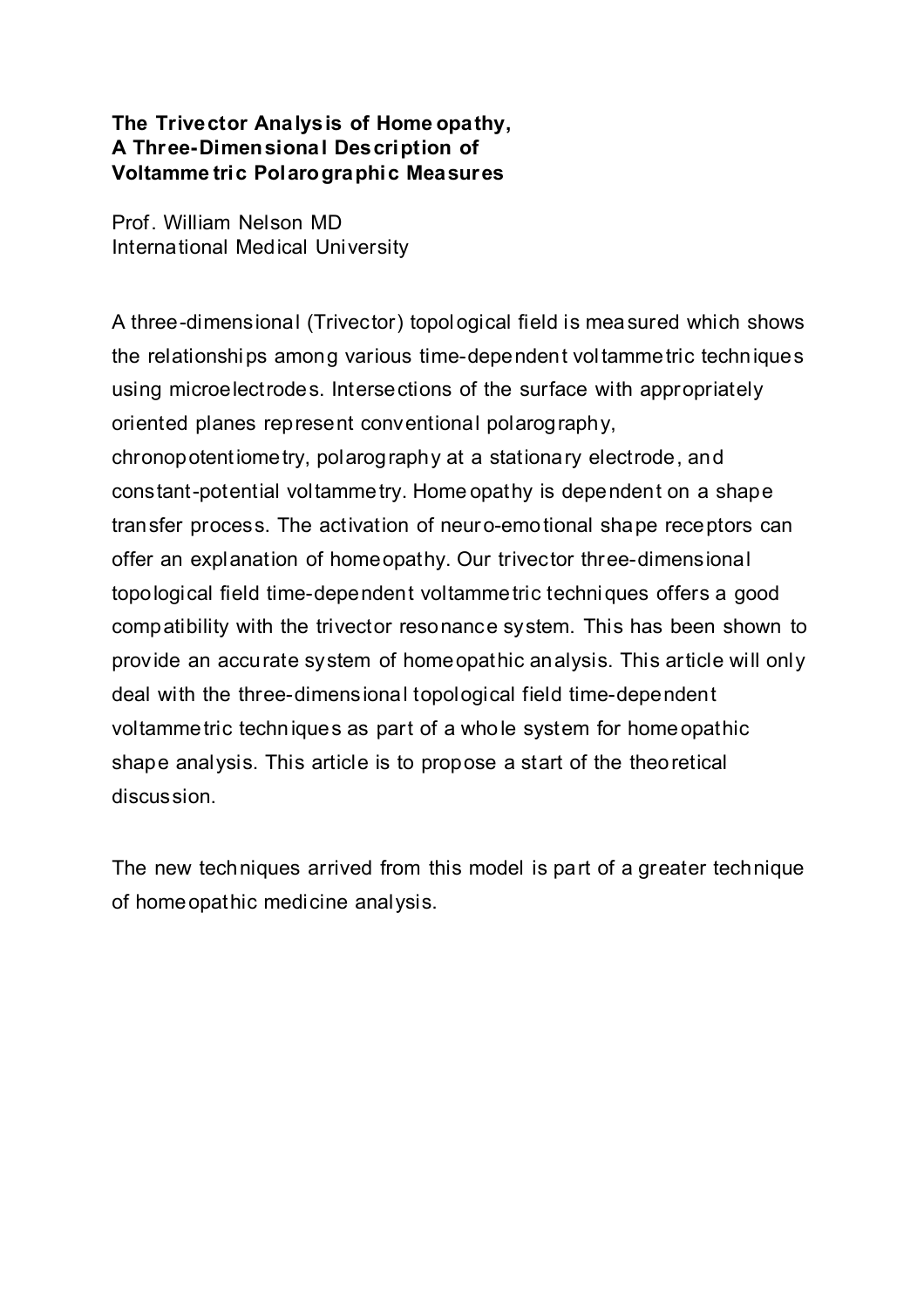# **Scientific Principles**

1. The liquid crystal nature of the polar substance water is a well known scientific principle.

2. The memory of water to retain and return to it's crystal polymorphic shape structure is also well known.

3. Electrochemistry (polarography, chronopotentiometry,) are standard accepted scientific principle. of modern chemistry for chemical analysis. 4. The dynamics of the chemical information transfer of hormones through shape receptors in the cell is the basis of all pharmacology. All hormones work by stimulating these shape receptors. The plastictisity of these receptors has allowed synthetic chemistry to apear to work. Shape receptor stimulus is our fourth scientific principle.

These four well known scientific facts offers us an explanation for understanding and proving high potency homeopathy as a medical treatment. This science also offers us a superb homeopathic quality control procedure. Now homeopathy can be proven, tested, understood, and defended with these scientific principles.

The principle of water's liquid crystal shape capacity and homeopathy was demonstrated by Nelson in 1997 (IJMSH). Here several homeopathics were frozen and analyzed for repeatability. In this journal the electrochemical reactivity of homeopathic remedies were also well determined. The analysis of conductive resonance, magnetic resonance, and capacitance states were proven a window of examination analysis. Voltammetry or electrochemistry offers a potential more efficient and accurate system of examination. A trivector voltammetric analysis has been done by others, and a refined variation of this process has proven valuable for homeopathy.

THE 3d model of Reilley, Cooke, and Furman (8) has proved valuable in representing clearly the relationships among various time-independent electrometric techniques. This success leads naturally to the question of whether time-dependent voltammetric processes can be similarly portrayed.. It is obvious that a unique current-potential-time surface can be drawn for a given system. But the current-potential relationship at a given time in that system is dependent on its previous history. Nevertheless, it is possible to draw a representative surface which shows clearly the relationships among various techniques and predicts qualitatively the results to be expected. To properly use the correct equation for the process

**see figure A.** For a sample of Trivector Data Stream based on a three dimensional analysis of the electro-chemical signature of a homeopathic

(3) (6)  $(°)$ *K = nFC°* A */ Do (5) (2).*  $7r$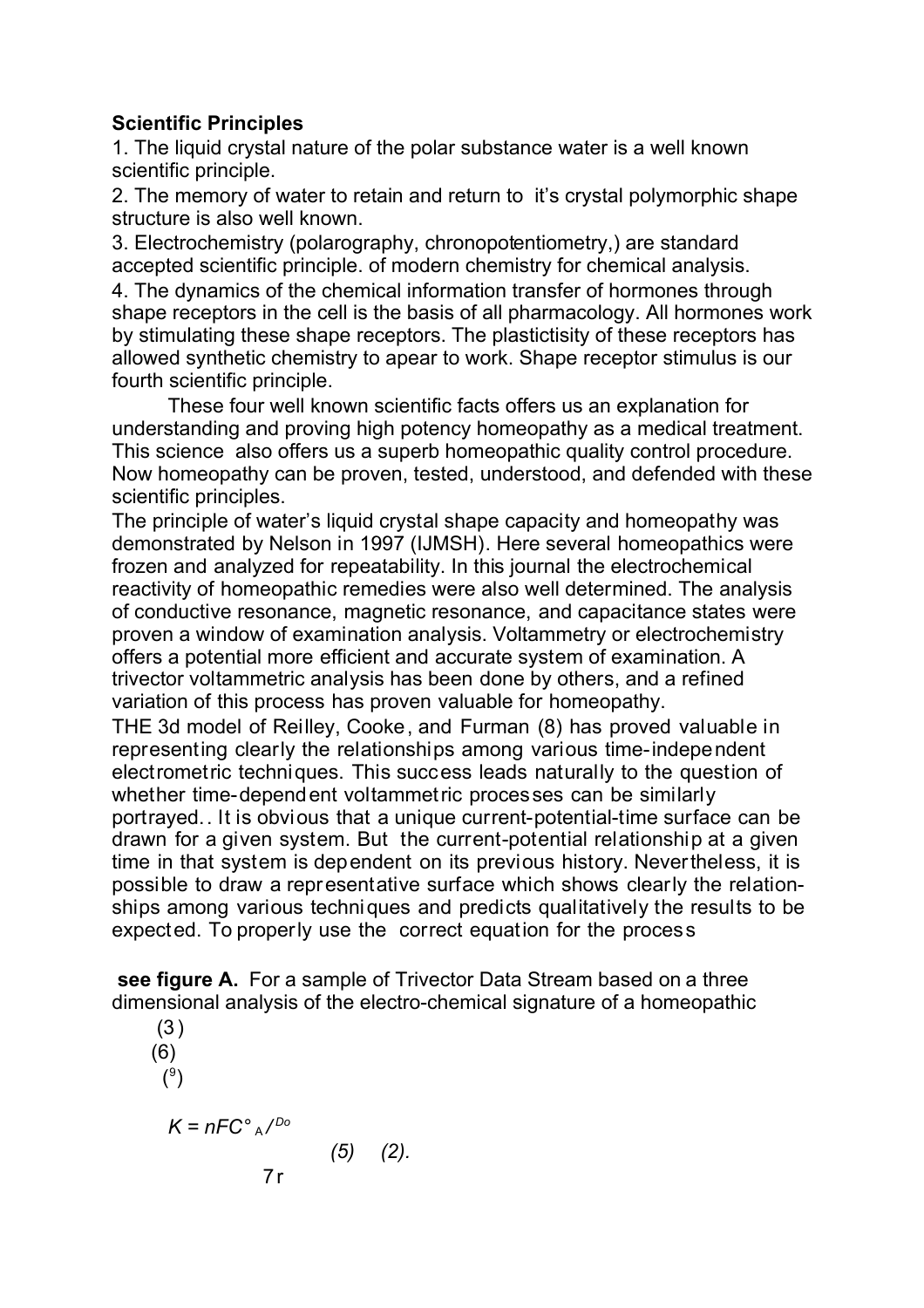#### **see figure B.**

Potential is in units of 60/n mv. and units of current and time are arbitrary Adjustment of a constant included in the equation of the surface gives quantitative agreement with rigorous theory in most cases.

To reduce complication to a minimum the following discussion will consider only the case in which the electroactive substance is initially present entirely in the oxidized form and only cathodic currents are passed. The equation for the surface representing the system is

$$
E = E^{\circ} + R \text{ } T \text{ } \text{ } n \text{ } f \text{ } o \text{ } D_{\text{ } \text{ } \text{ } R} + \text{ } nF \text{ } , fR \text{ } Do
$$
\n
$$
R_{\text{ } \text{ } \text{ } T \text{ } \text{ } \text{ } n} \text{ } \underline{K} \text{ } - \text{ } i \text{ } v \text{ } \text{ } \text{ } nF
$$

where

*E* = potential of the electrode with

respect to a suitable reference  $E^{\circ}$  = standard potential with respect to the same reference

- *R =* gas constant
	- $T =$  absolute temperature
	- $F =$  Faraday's constant
	- n = number of electrons involved in the electrode reaction
- f = activity coefficient. The sub-script 0 refers to the oxidized form and *R* to the reduced

*D* = diffusion coefficient

- i = current density
- $t =$  time from start of experiment
- $K =$  an adjustable constant independent of time, current, and potential but dependent on other experimental parameters and the process under consideration

In simple terms, the dimension-less quantity 0 defined by the equation *B R7,*  $(E - E^{\circ}) - i n f o DR (2)$ 

$$
f\mathsf{R}\, \mathsf{D}\, \mathsf{o}
$$

will be used.

A portion of the surface generated by Equation 1 is depicted in Figure B. Various voltammetric processes can be represented as surfaces intersecting with the surface of Figure B.

# **CONVENTIONAL POLAROGRAPHY**

In conventional polarography with the dropping mercury electrode, each drop-life can be considered as a separate experiment in which a constant potential is applied and current is measured at a given time, the drop time. This change or drop as you wish, demonstrates a signature effect of distinct variance of a material. This constitutes the voltammetric signature effect. The elements in the measured material and their arrangement will create the signature.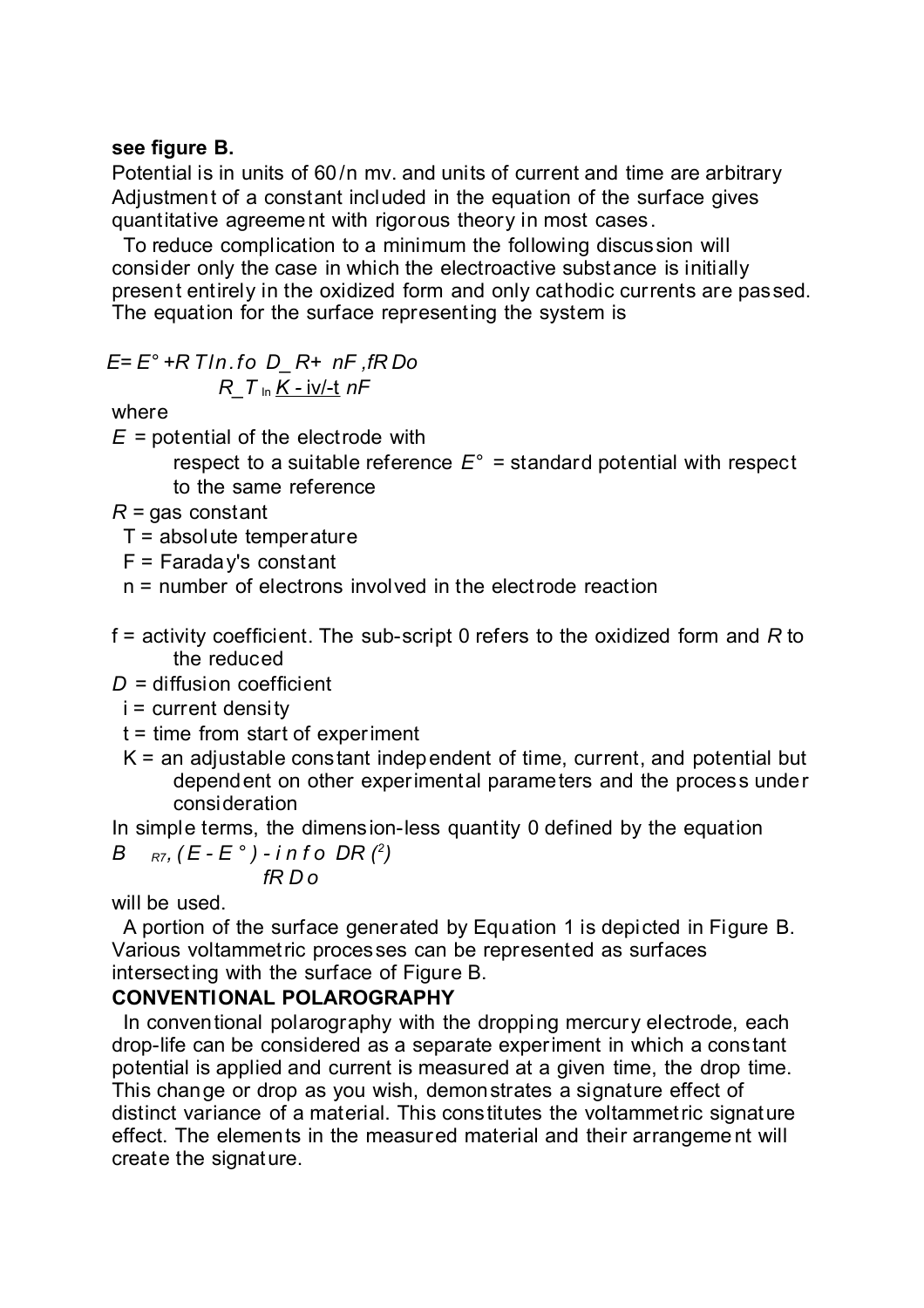Thus a complete polarogram is represented by the intersection of the surface of Figure 1 with a plane parallel to the current and potential coordinates. Such an intersection is indicated by the curve *BC .* In this case the constant *K* of Equation 1 can be written as

$$
K = nFC^{\circ} \, 7Do
$$
  
3.7 r

where C<sup>°</sup> is the original bulk concentration of the reducible species. Since *K* divided by 0 is equal to the diffusion

current,  $i_d$  (5), Equation 1 reduces to B=  $\ln$  *i 2d\_\_\_ i* (4)

which is indeed the equation for the polarographic wave (S).

## **CONSTANT-POTENTIAL VOLTAMMETRY**

In constant-potential voltammetry, a constant potential (Voltage) is applied and the current (Amperage) is measured as a function of time. The process is thus represented by the intersection of the surface with a plane parallel to the current and time axes. Typical intersections are given by the curves *AB* and *DC* of Figure B. In this case the constant *K* of Equation 1 can be written as

The expression for current as a function of time is, by combination of Equations 1 and 4,

$$
Z \frac{10^{\circ} \text{C}^{\circ}}{2}
$$

 $1 + e$  x p o at

This is, in fact, the correct expression for such a process (1).

## **CHRONOPOTENTIOMETRY**

\_ *nFC° D°*

In chronopotentiometry a constant current is applied and the potential is measured as a function of time. This process corresponds to the intersection of the surface with a plane parallel to the time and potential axes. Such an intersection is indicated by the curve *AD* of Figure B. In theory the curve thus generated starts at a potential of positive infinity at time zero and goes to negative infinity at the transition time. In actual practice, of course,

## **see figure C**

the electrode at time zero is at some poorly poised potential determined by impurities or capillary-active substances in solution. At the transition time a new electrode process, the reduction of some other species, the supporting electrolyte, or the homeopathic, controls the potential.

For a chronopotentiometric process the constant *K* becomes

 $K = nFC^{\circ} A / 7r^{\circ} o / 2(7)$ 

The transition time, the time at which the potential goes to negative infinity, is defined by the equation (2)

 $1/r = nFC° 1/T$ .  $Do/2i(8)$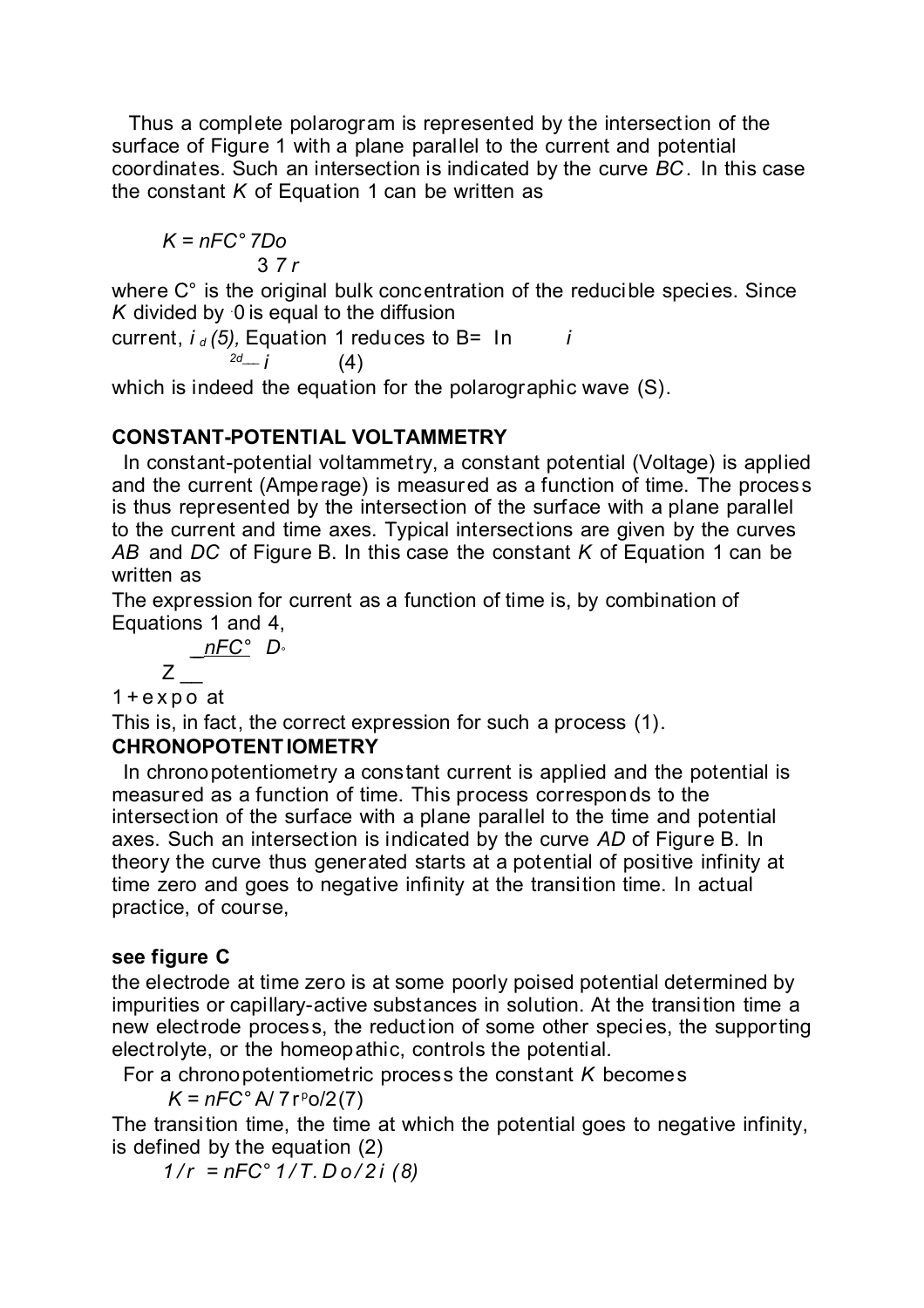Thus Equation 1 reduces, in this case, to

$$
\frac{B=1n^{-\nu r}}{-\ell t}
$$

# **POLAROGRAPHY AT A STATIONARY ELECTRODE**

In polarography with a stationary plane electrode in unstirred solution, a potential is applied which changes linearly with time. This corresponds to the intersection of the currentpotential-time surface with the plane generated by the function  $E = K_1 - K_2 t$ , where  $K_1$  and  $K_2$  are constants. This intersection is seen

 in Figure 2. The curve of intersection predicts an infinite current at time zero, a precipitous drop in current during the first few moments of scan, a rise to a maxi-mum current at a potential slightly beyond *E° ,* and then a slow decay. Neglecting the discontinuity at time zero, this is the behavior predicted by more precise theoretical calculations (9) and substantiated by experiment. Unfortunately, in this case, no value of the constant *K* of Equation 1 gives

*,rasa \_ gala*  $(12)$ *r - t (15)* (16)

exact correspondence with rigorous theory. On the other hand, reference to Figure 2 makes the reasons for the qualitative shape of the curve readily apparent. During the initial portion of the scan, the system moves toward the cathodic potential plateau and the current increases. Once this plateau is reached, changing the potential to more cathodic values has no effect and the current decreases with time as concentration polarization increases. All various homeopathic substances have distinct signatures.

The discontinuity at time zero should cause little concern. It is not predicted by more exact theory simply because this theory is predicated on the assumption of equilibrium at time zero. In most cases the current scan is started at potentials sufficiently anodic that the presence or absence of such a surge is a purely academic question. It would not be experimentally observed at these potentials even if present be-cause it decays so rapidly. With initial potentials near E° such a surge is, in fact, observed.

## **LINEAR-CURRENT-SCAN CHRONOPOTENTIOMETRY**

Although, to the author's knowledge, such a technique has not been reported in the literature, there is, at the stationary electrode, an obvious analog of conventional current-scan polarography. In this technique one would apply to the system a current varying linearly with time and observe the variation of electrode potential. Such a process would be represented by the intersection of the current-potentialtime surface with the plane i -= at, where a is the rate of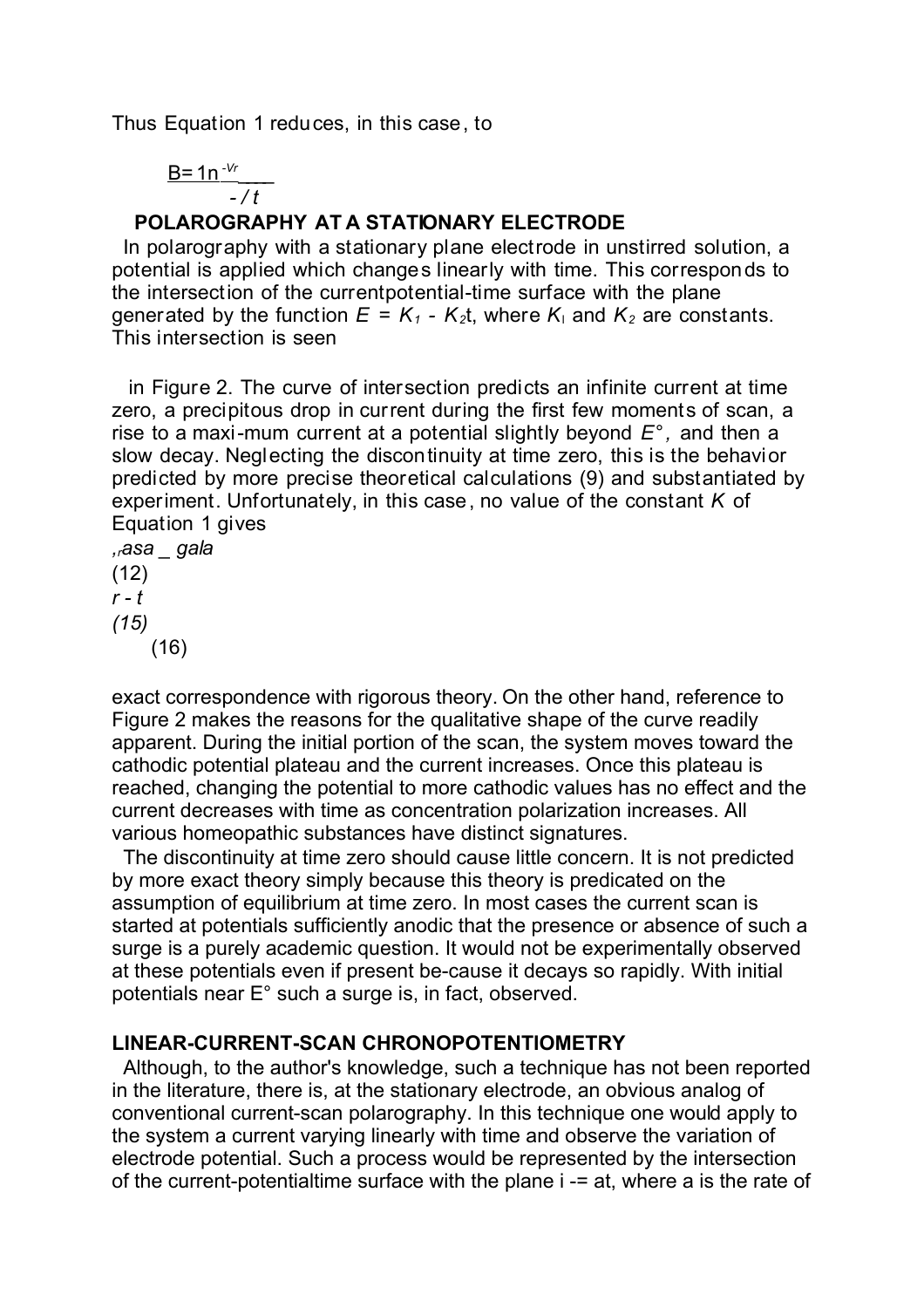change of current with time. This intersection is shown in Figure D. The resultant curve has characteristics qualitatively similar to those of a constantcurrent chronopotentiogram. In this case *K* is given by the equation

 $K = 3nFC° \Vr^p \t0/4$  (10)

If the transition time is defined by the equation

*r <sup>312</sup>= 3nFC° TDo/4a*(11)

then the equation for the potential-time curve is

*B =* In *gala*

The correctness of this theoretical equation is substantiated by rigorous calculation based on the Fick equations of diffusion (4).

## **"NORMALIZED" CHRONOPOTENTIOMETRY**

Equation 1 suggests that, if a current which increased with the square root of time were applied to a plane electrode, the resultant potential-time curve would be the strict analog of the potential-

#### **see figur e D.**

current curve in conventional polarography. Rigorous calculation based on Fick's laws of diffusion bear out this contention (10). The process in this case can be represented by the inter-section of the surface of Figure B with the surface generated by the function  $i = a s/t$ . The constant *K* is given by the equation

 $K = 2nFC^\circ$ . (13) If the transition time is defined by the equation

*r = 2nFC°a-<sup>1</sup> \/Do/er*(14)

the equation for the potential-time curve becomes

B= 1n *<sup>t</sup>*

This is exactly the same as the equation for the conventional polarographic wave except that for *i<sub>d</sub>* and *i* are substituted *r* and *t*, respectively. It is "normalized" in the sense that the transition time is directly proportional to the concentration rather than proportional to some power as in the constantcurrent and linear-current-scan techniques. Although the technique seems not to have been applied, it might find use in automatically controlled processes where a linear relationship between concentration and transition time would be desirable,

# **EXTENSION TO SPHERICAL ELECTRODES**

The surface generated by Equation 1 is strictly applicable only to processes at a plane electrode. In most cases it also gives an excellent qualitative picture of the behavior at electrodes of other shapes. The spherical electrode is worthy of special note, however. In this particular case, the surface of Figure B can be modified by adding to the current at each potential the time -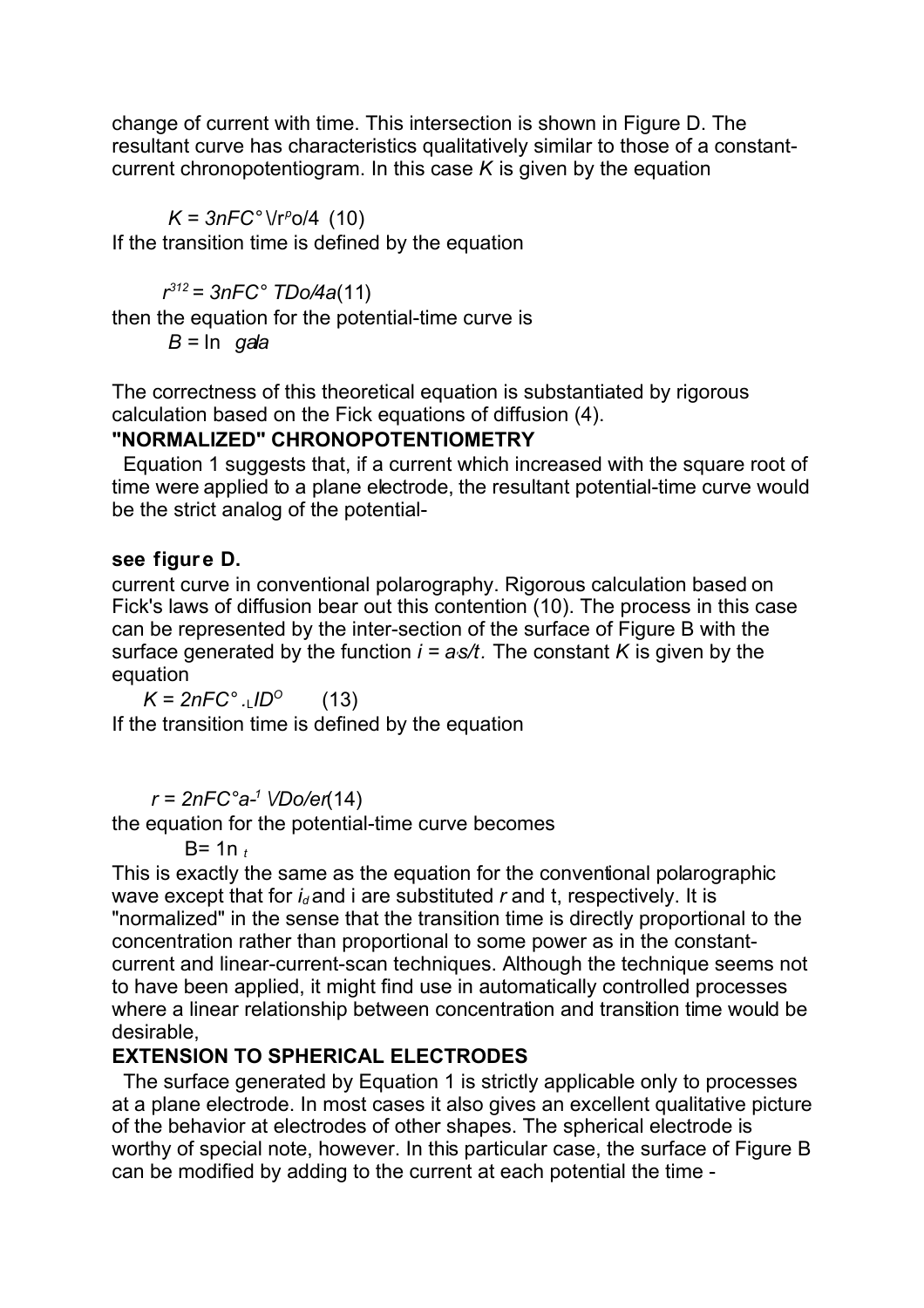$$
=\frac{nFC^{\circ}Do}{r(1+\exp 0)}
$$

where r is the radius of the electrode.

The modified surface predicts the theoretical behavior at constant potential voltammetry. For the conventional polarographic case it gives the Oldham-Kivalo-Laitinen modification (7) of the Heyrovsk'-Ilkovic equation. In view of the quantitative failure of the surface for polarography at a stationary plane, it is interesting to note that the spherical correction in this case is predicted accurately (9). For chronopotentiometry the modified surface is only of qualitative value. However, it does lead to the conclusion which is inherent in the rigorous calculations of Mamantov and Delahay (6) that if the applied current is made sufficiently small no transition will be observed. To obtain a chronopotentiogram, the applied current must be larger than the steady-state current on the cathodic plateau. This value is given

 by the following equation. This equation defines one aspect of the process. *i = (nFC°Do ) / r*

 $i = nFC^{\circ}Do/r$  (18)

#### **EXTENSION OF SURFACE TO HOMEOPATHIC SUBSTANCES**

The preceding discussion has been limited to cathodic processes. It is evident that the same equations can be applied to anodic processes by merely changing the signs on the potential and current axes. Systems containing both the oxidized and reduced forms can be treated by modifying the denominator of the last term of Equation 1 to i *Nit - K'* where *K'* has the same form as *K* but concentrations and diffusion coefficients therein are those of the reduced form. Although the surface deals specifically with the case in which both the oxidized and reduced forms are soluble, a similar surface can be drawn for the case of metal deposition. The equation for the surface in this case is

*E = E° -} p* In *fo/ 1/Do +*

*RF* In *(K - iV/t)* (19)

For multicomponent systems, the model is simply constructed by adding currents separately calculated for each component at every time and potential. Our trivector homeopathic analysis has been using this voltammetric process and it is combined with an electropotenial signature to combine to make a Quantum Quality Control process for the homeopathics. This was trademarked as the QQC process in 1989. And now has a world wide trademark. This QQC clearly shows the basis for the enhancement of the transition-time of a signature process caused by prior reaction of another in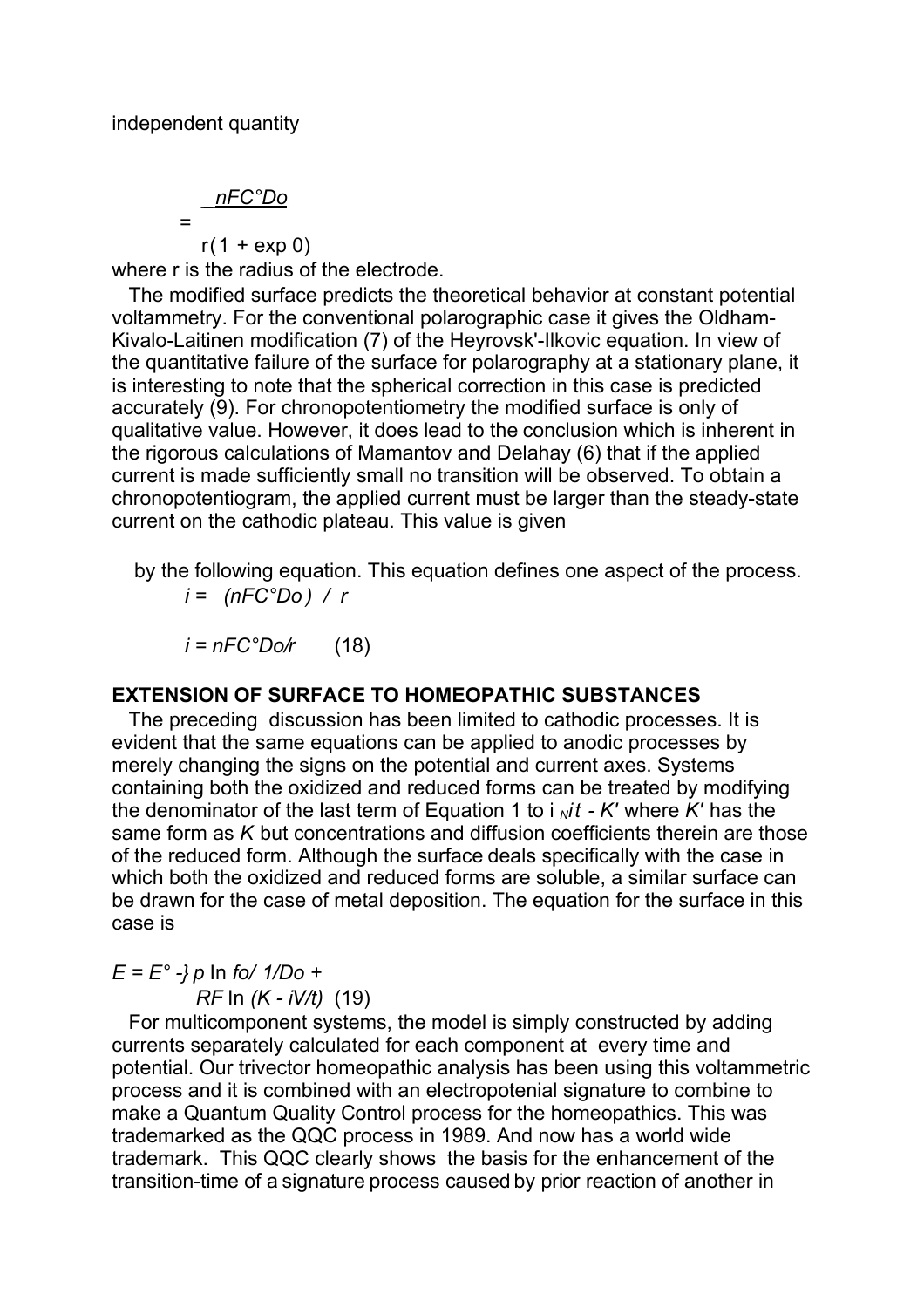chronopotentiometry.

Certain conditions do not obey the Nernst equation. It becomes then impossible to write a general equation of the form of Equation 1 and, therefore, such systems cannot be represented quantitatively by a single surface. Qualitatively, however, such a surface would resemble that of Figure B with three modifications. First, the surface would intersect the time zero plane along an exponentially rising curve rather than approaching it asymptotically. Second, the rise to the diffusion plateau with cathodically increasing potential would not be as steep as in the present case. Third, the decay of current with time would be much slower at the base of the diffusion plateau.Thus the electropotential variance signature (covered in a support article) allows a support to give us a more reliable reading when the Nernst equations does not apply.

! Trivector QQC as the basis of ELECTRO ANALYTICAL CHEMISTRY

#### **CONCLUSIONS**

Homeopathy uses the polar structure of water and its liquid crystal stucture to provide a shape transfer. The shape receptors of the nasopharnyx is the sight of the homeopathic information transfer.

The potential-current-time surface with its associated equation gives excellent qualitative and in most cases quantitative agreement with more rigorous treatments for various voltammetric techniques. It has proven useful in the evaluation of, proposed new techniques for homeopathic analysis of shape or topological energetic signature.

Moreover, experience indicates that it is a valuable qual ity control process for homeopathic analysis. The fundamental similarities among various voltammetric processes as well as their differences become apparent with the aid of the shape retention phenomena of the polar structure of water. Together with a conductive, magnetic, and capacitance resonance or trivector, a very elloquent homeopathic analysis can be achieved.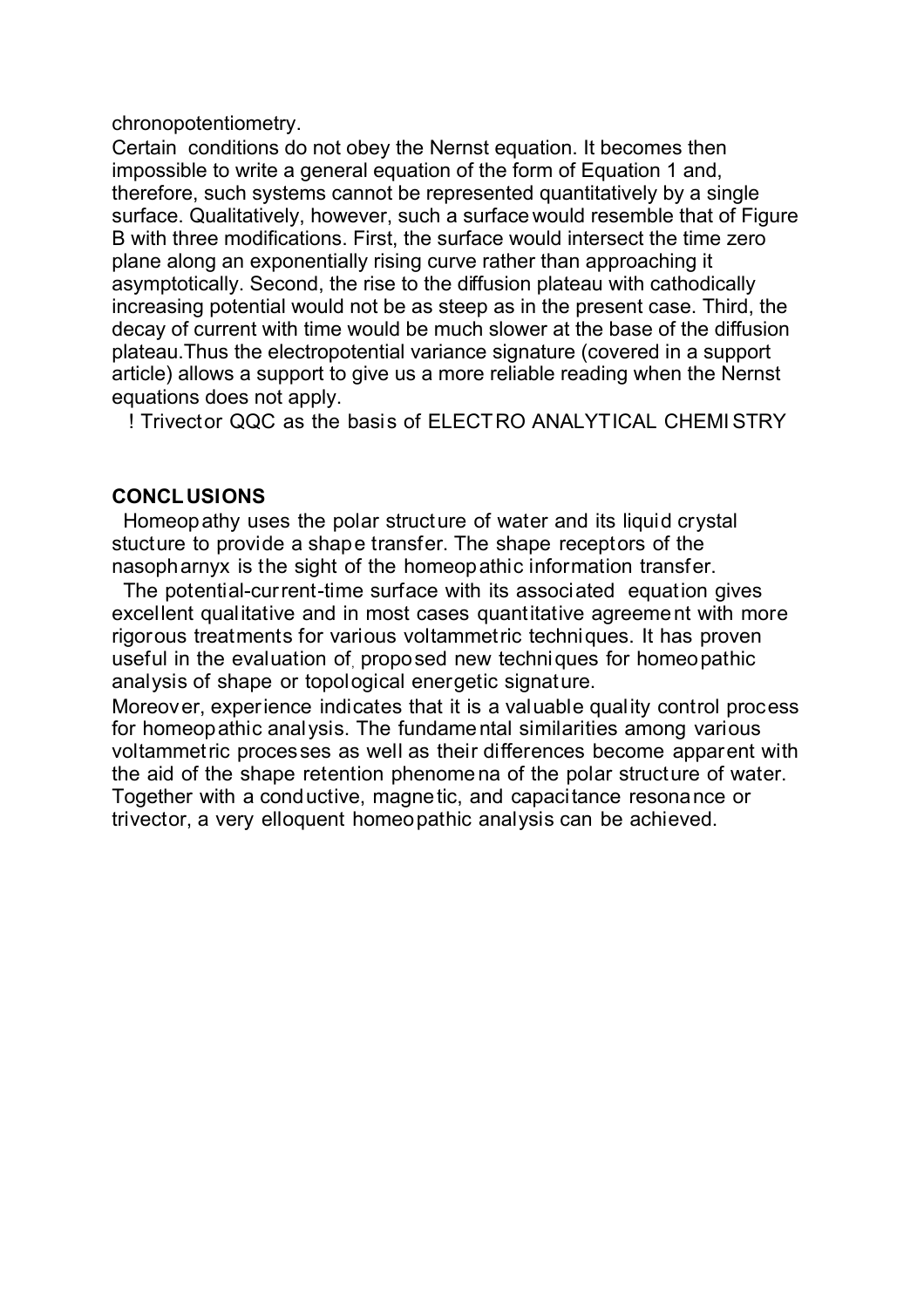## **BIBLIOGRAPHY**

A Practical Definition of Homeopathy. IMUNE; 1993. An Advanced Treatise in Quantum Biology. IMUNE *Acad Press,* 1989.*.* Delahay, P., New Instrumental Methods in Electrochemi stry," p. 55, Interscience, New York., 1954.

Delahay, P., Mamantov, C., ANAL.CHEM. *27,* 478 (1955).

Experimental Evidence for Homeopathy. Maitreya, Ltd.*Acad.Press,* 1992. Experimental Evidence for Homeopathy II. Maitreya, Ltd. *Acad. Press,* 1992.

Heyrovskk, J., Ilkovi6, D., *Collection Czechoslov. Chem. Commu ns. 7,* 198 (1933).

Kambara, T., Tachi, I., J. *Phys.Chem.* 61, 1405 (1957).

MacGillavey, D., Rideal, E. K., *Rec. tray. chim.* 56, 1013 (1937).

Mamantov, G., Delahay, P., *J. Am Chem. Soc .* 76, 5323 (1954).

Oldham, K. B., Kivalo, P., Laitinen, H. *A., Ibid., 75,* 5712 (1953).

Quantum Biophysics. The Staff of Maitreya, Ltd. *Acad. Press,* 1993.

Quantum Vibrational Medicine. The Staff of Maitreya, Ltd. *Acad. Press,* 1993.

Quantum Quality Control. The Staff of Maitreya, Ltd. *Acad. Press,* 1993. Reilley, C. N., Cooke, W. D., Furman, *N. H., ANAL.* CHEM. 23, 1226 (1951).

Reinmuth, W. H., *J. Am. Chem. Soc. 79,* 6358 (1957).

Benda, M., *Rev. Polarography (Japan) 4,* 89 (1956).

Towards a Bio-Quantum Matrix. The Staff of Maitreya, Ltd. *Acad. Press,* 1992.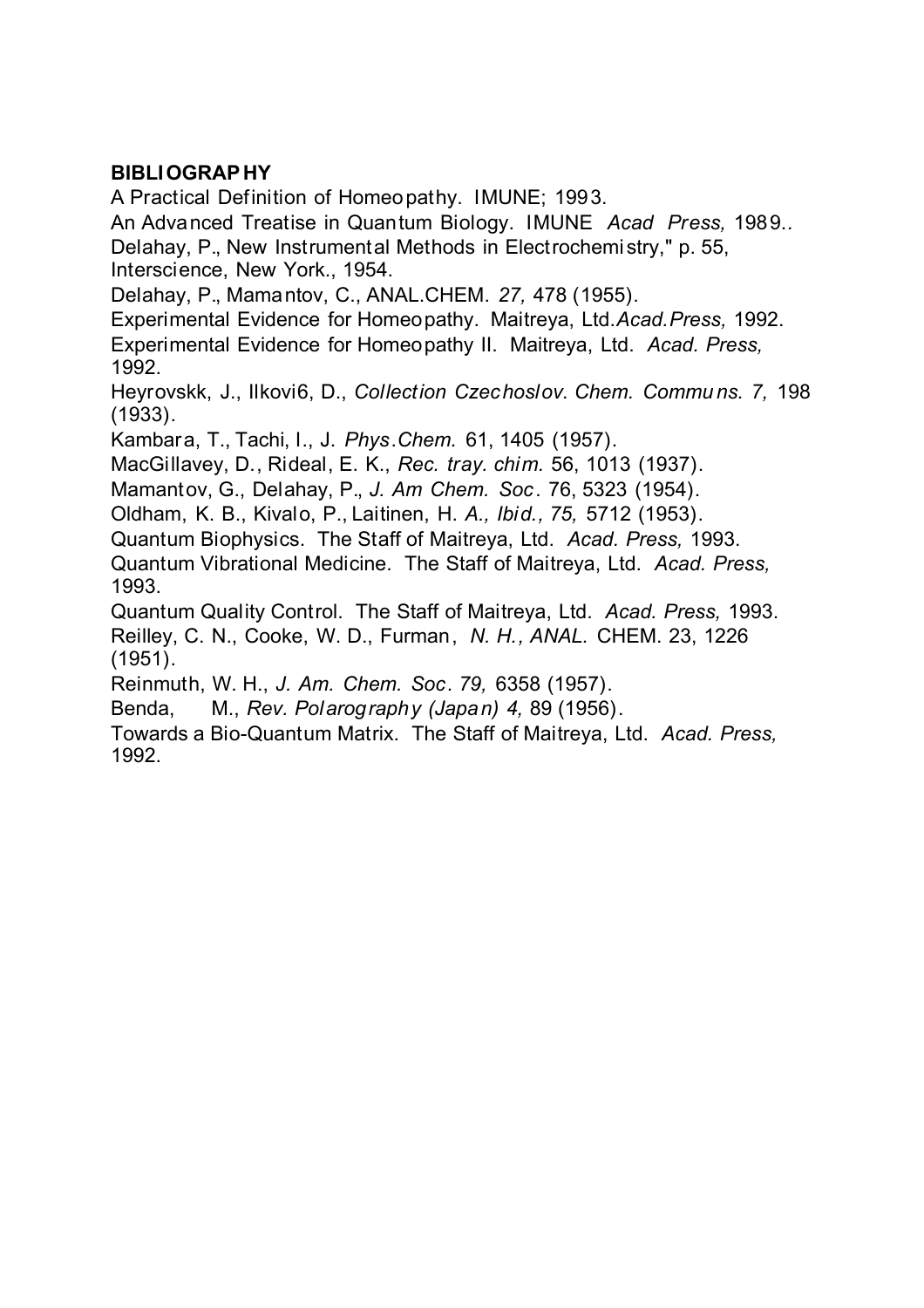

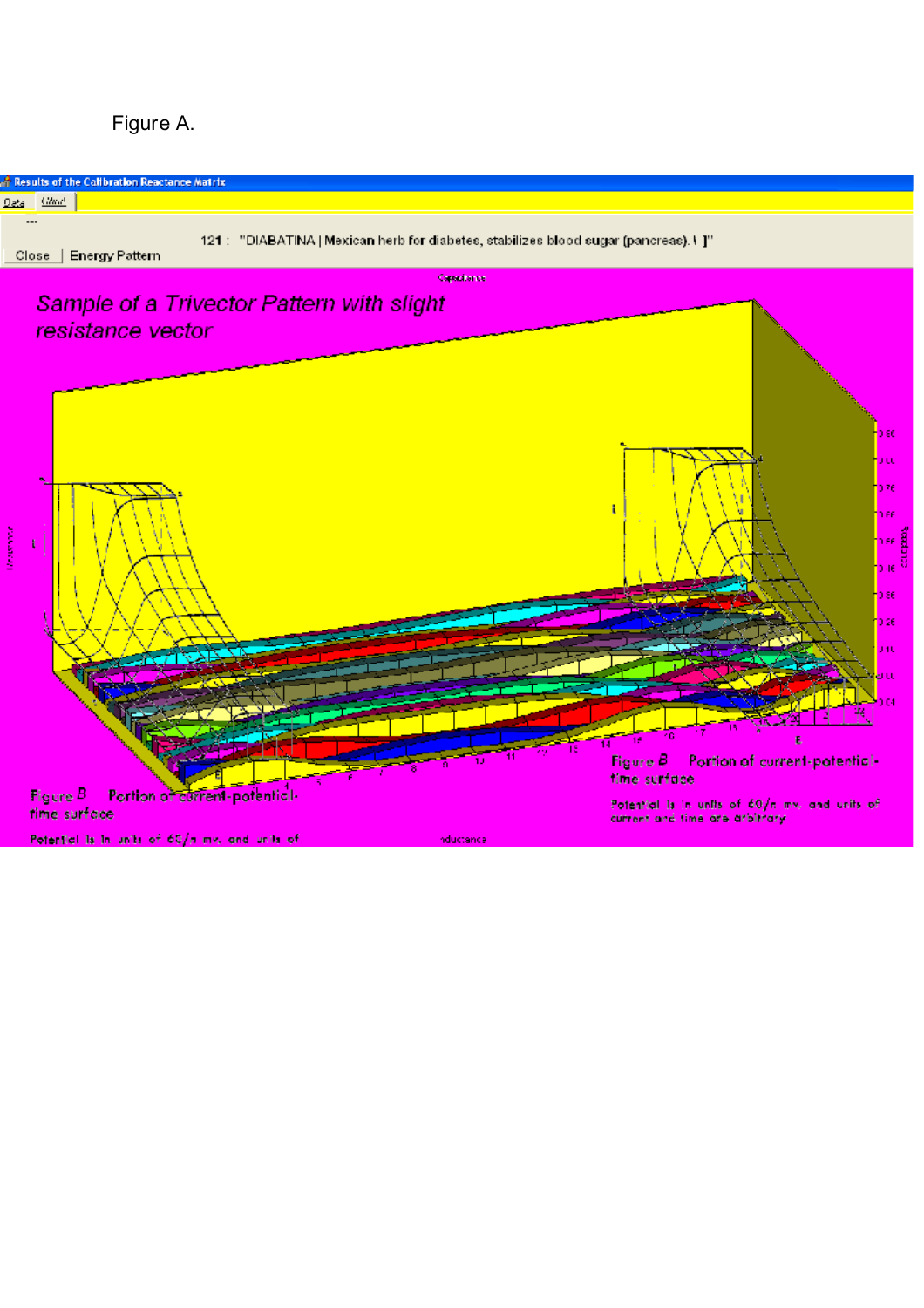Figure B1. Portion of current-potential time surface Figure B2. Geometrical representation of polarography at a stationary electrode